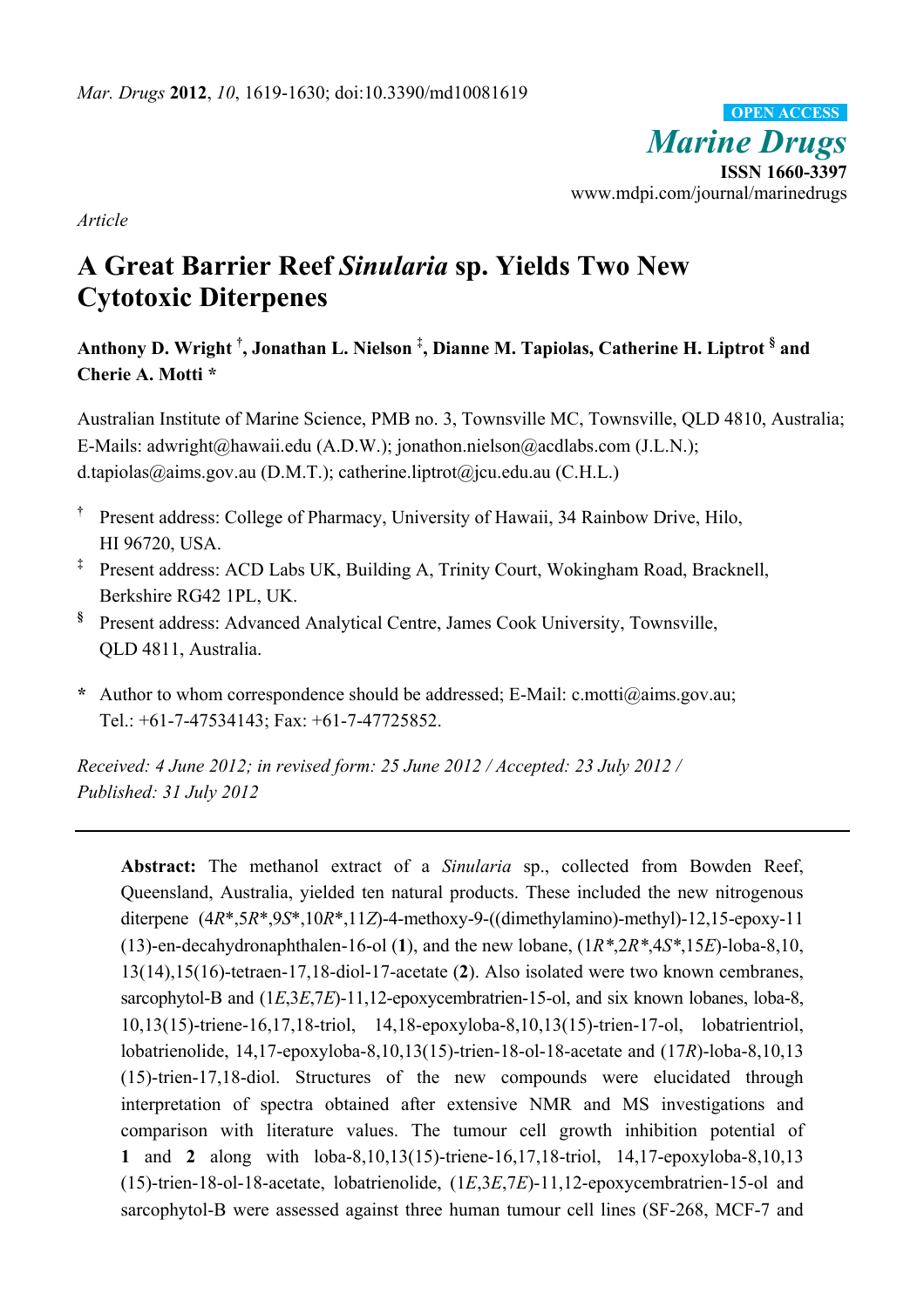H460). The lobanes and cembranes tested demonstrated 50% growth inhibition in the range 6.8–18.5  $\mu$ M, with no selectivity, whilst 1 was less active (GI<sub>50</sub> 70–175  $\mu$ M).

**Keywords:** *Sinularia*; Alcyoniidae; anticancer activity; lobane; cembrane; diterpene

#### **1. Introduction**

There have been many reports documenting the diversity of secondary metabolites produced by soft corals from the genus *Sinularia*, including sesquiterpenes [1,2], diterpenes [3–7], cembranoids [8–11], polyhydroxylated steroids [12], glycosides [13], sphingosines [14], farnesyl quinols [15,16], and polyamines [17]. These metabolites have been shown to possess a range of biological activities including antimicrobial [5], antiviral [4], anti-inflammatory [4,11], cytotoxic [8–10,17], anticancer [3,18], antifouling [19], antifeedant [20], and allelopathic [21,22] activities. Given this wide-ranging diversity in chemical structure and biological activity, it is not surprising that soft corals, which do not have a hard calcareous skeleton, are relatively well defended against predation [20] and are effective competitors for space on coral reefs [21]. As a result, the *Sinularia* genus remains an attractive target for the discovery of novel bioactive metabolites.

As part of the biodiscovery program at the Australian Institute of Marine Science (AIMS), the ethanol (EtOH) extract of a Great Barrier Reef soft coral *Sinularia* sp., was determined to have significant activity in the NCI 60 cell line COMPARE analysis [23]. Based on this, the sample was selected for recollection, large scale extraction and workup. The methanol (MeOH) extract of the recollected soft coral tissue was subjected to bioassay-guided fractionation, using C18 flash vacuum liquid chromatography and preparative C18 HPLC, to yield the new nitrogenous diterpene (4*R*\*,5*R*\*,9*S*\*,10*R*\*,11*Z*)-4-methoxy-9-((dimethylamino)-methyl)-12,15-epoxy-11(13)-en-decahydron aphthalen-16-ol (**1**), the new lobane, (1*R\**,2*R\**,4*S\**,15*E*)-loba-8,10,13(14),15(16)-tetraen-17,18-diol-17-acetate (**2**), and eight known diterpenes: two cembranes, sarcophytol-B [24] and (1*E*,3*E*,7*E*)-11, 12-epoxycembratrien-15-ol [8], and six known lobanes, loba-8,10,13(15)-triene-16,17,18-triol [25], 14,18-epoxyloba-8,10,13(15)-trien-17-ol [26], lobatrientriol [7], lobatrienolide [7], 14,17-epoxyloba-8, 10,13(15)-trien-18-ol-18-acetate [26] and (17*R*)-loba-8,10,13(15)-trien-17,18-diol [27]. The structural elucidation and biological activities of **1**, **2** and of the known compounds loba-8,10,13(15)-triene-16,17,18-triol, 14,17-epoxyloba-8,10,13(15)-trien-18-ol-18-acetate, lobatrienolide, (1*E*,3*E*,7*E*)-11, 12-epoxycembratrien-15-ol and sarcophytol-B against a panel of human tumour cell lines are also presented.

#### **2. Results and Discussion**

The <sup>13</sup>C NMR and ESI-FTMS of 1 established its molecular formula to be  $C_{24}H_{43}O_3N$ , requiring four degrees of unsaturation. The  ${}^{1}H$  and  ${}^{13}C$  NMR spectral data of 1 (Table 1) showed the molecule to contain a trisubstituted double-bond ( $\delta$  142.5, s, C-11; 117.8, d, C-13;  $\delta$ <sub>H</sub> 5.59, d, 5.2, H-13) as the only multiple bond within the molecule and accounted for one of the degrees of unsaturation. This information, in combination with the molecular formula, showed the molecule to be tricyclic.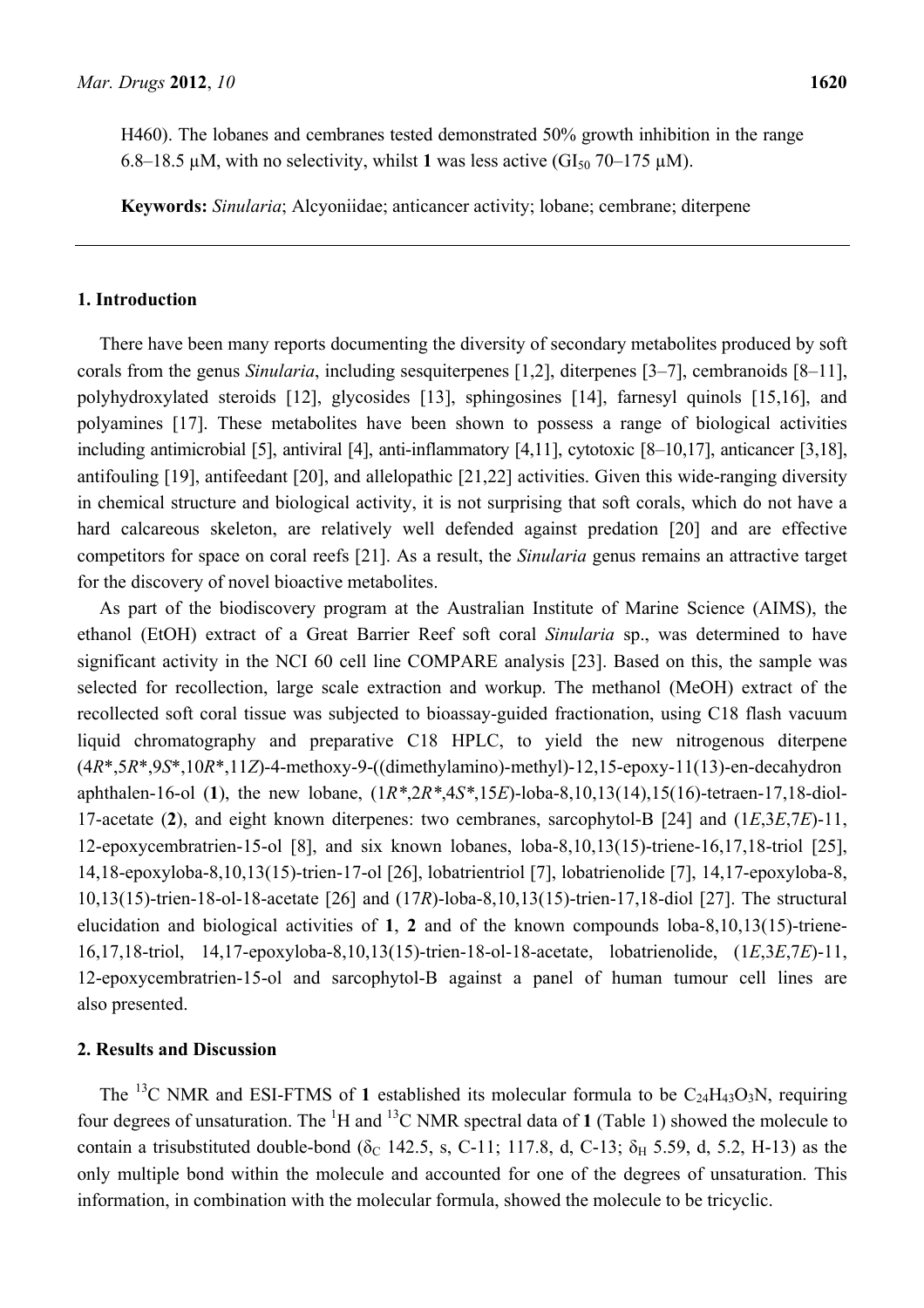| phthalen-16-ol $(1)$ . |                    |                                   |                              |                                |                                         |
|------------------------|--------------------|-----------------------------------|------------------------------|--------------------------------|-----------------------------------------|
| No.                    | $^{13}C \delta(m)$ | <sup>1</sup> H $\delta$ (m, J Hz) | <b>COSY</b>                  | gHMBC                          | nOe                                     |
| $\mathbf{1}$           | 42.3 $(t)$         | $1.84$ (1H, m)                    | $H_b-1$ , $H_b-2$            | C-10, C-5, C-9, C-2, C-3       |                                         |
|                        |                    | $1.24$ (1H, m)                    | $H_a-1$ , $H_a-2$ , $H_b-2$  | $C-5, C-19, C-2$               |                                         |
| $\overline{c}$         | 28.1(t)            | $1.59$ (1H, m)                    | $H_a-1$ , $H_a-3$            | $C-4$                          |                                         |
|                        |                    | $1.45$ (1H, m)                    | $H_a-1$                      | C-10, C-1, C-4                 |                                         |
| $\mathfrak{Z}$         | 36.3(t)            | $1.85$ (1H, m)                    | $H_a-2$ , $H_b-3$            | $C-5$ , $C-1$ , $C-4$ , $C-20$ |                                         |
|                        |                    | $1.60$ (1H, m)                    | $H_b-2$ , $H_a-3$            | $C-5, C-1, C-4$                |                                         |
| $\overline{4}$         | 76.8(s)            |                                   |                              |                                |                                         |
| 5                      | 53.1 $(d)$         | $1.49$ (1H, m)                    | $H_2-6$                      | C-6, C-19, C-4, C-20           |                                         |
| 6                      | 26.7(t)            | $1.82$ (2H, m)                    | $H-5, H-7$                   | $C-10, C-8$                    |                                         |
| $\tau$                 | 43.1 $(d)$         | 1.86(1H, m)                       | $H_2$ -6                     | $C-5, C-8, C-9$                |                                         |
| $8\,$                  | 25.0(t)            | $1.85$ (1H, m)                    | $H_b-8$ , H-9                |                                |                                         |
|                        |                    | $1.52$ (1H, m)                    | $H_a-8$                      | C-10, C-7, C-22                |                                         |
| 9                      | $45.2$ (d)         | $1.52$ (1H, m)                    | $H_a-22$ , $H_b-22$          | C-10, C-7, C-22                |                                         |
| 10                     | 38.0(s)            |                                   |                              |                                |                                         |
| 11                     | 142.5(s)           |                                   |                              |                                |                                         |
| 12                     | 69.0(t)            | $4.16$ (2H, brs)                  | $H-13$                       | C-7, C-11, C-13, C-15          |                                         |
| 13                     | 117.8(d)           | $5.59$ (1H, d, 5.2)               | $H-12$ , $H_a-14$ , $H_b-14$ | C-7, C-12, C-14, C-15          |                                         |
| 14                     | 26.3(t)            | $2.12$ (1H, m)                    | $H-13$ , $Hb-14$ , $H-15$    |                                |                                         |
|                        |                    | $2.00$ (1H, m)                    | $H-13$ , $H_a-14$ , $H-15$   |                                |                                         |
| 15                     | $81.9$ (d)         | $3.25$ (1H, m)                    | $H_a-14$ , $H_b-14$          | $C-17, C-18$                   |                                         |
| 16                     | 72.7(s)            |                                   |                              |                                |                                         |
| 17                     | $25.2$ (q)         | 1.17(3H, s)                       |                              | $C-15$ , $C-16$ , $C-18$       |                                         |
| 18                     | $25.6$ (q)         | $1.17$ (3H, s)                    |                              | C-15, C-16, C-17               |                                         |
| 19                     | 15.2(q)            | $0.89$ (3H, s)                    |                              |                                | $H_b-1$ , $H_b-2$ , $H_2-20$ , $H_2-22$ |
| 20                     | 18.7(q)            | $1.08$ (3H, s)                    |                              | $C-5, C-4, C-3$                | $H_b-1$ , $H_b-2$ , $H-19$              |
| 21                     | 48.1 $(q)$         | $3.16$ (3H, s)                    |                              | $C-4$                          | $H-5$                                   |
| 22                     | 60.5(t)            | $3.25$ (1H, dd, 3.2, 11.0)        | $H-9$ , $Hb-22$              | $C-10, C-8, C-9$               |                                         |
|                        |                    | 2.93 (1H, dd, 11.0, 13.1)         | $H-9$ , $H_a-22$             | $C-9$                          |                                         |
| 23                     | 45.2(q)            | 2.90(3H, s)                       |                              | $C-22, C-24$                   |                                         |
| 24                     | 45.2(q)            | 2.90(3H, s)                       |                              | $C-22, C-23$                   |                                         |

**Table 1.** <sup>1</sup>H and <sup>13</sup>C NMR data (300 MHz and 75 MHz, CD<sub>3</sub>OD) for  $(4R^*5R^*9S^*$ , 10*R*\*,11*Z*)-4-methoxy-9-((dimethylamino)-methyl)-12,15-epoxy-11(13)-en-decahydrona

From the <sup>1</sup>H-<sup>1</sup>H COSY spectrum of 1 spin systems from H<sub>b</sub>-1 ( $\delta$ <sub>H</sub> 1.24, m) to H<sub>2</sub>-3 ( $\delta$ <sub>H</sub> 1.85, m; 1.60, m) via H<sub>a/b</sub>-2 ( $\delta$ <sub>H</sub> 1.59, m; 1.45, m) and from H-5 ( $\delta$ <sub>H</sub> 1.49, m) to H<sub>2</sub>-22 ( $\delta$ <sub>H</sub> 3.25, dd, 3.2, 11.0; 2.93, dd, 11.0, 13.1) via H<sub>2</sub>-6 ( $\delta$ <sub>H</sub> 1.82, m), H-7 ( $\delta$ <sub>H</sub> 1.86 m), H<sub>2</sub>-8 ( $\delta$ <sub>H</sub> 1.85, m; 1.52 m) and H-9  $(\delta_H 1.52, m)$  could be discerned. This information together with cross-peaks in the HMBC spectrum from H<sub>b</sub>-1 and H-5 to C-19 ( $\delta$ <sub>C</sub> 15.2, q), from H-20 ( $\delta$ <sub>H</sub> 1.08, s) to C-3, C-4 and C-5, and from H-7 to the olefinic C-11 ( $\delta$ <sub>C</sub> 142.5, s), showed the presence of a substituted bicyclic ring system.

The <sup>1</sup>H-NMR spectrum of 1 displayed singlet resonances of a methoxy (-OCH<sub>3</sub>) at  $\delta_H$  3.16 and an *N*,*N*-dimethyl substituted tertiary amine (-N(CH<sub>3</sub>)<sub>2</sub>) at  $\delta_H$  2.90. The HMBC correlation from  $\delta_H$  3.16 (s) to δ<sub>C</sub> 76.8 (s, C-4) located the methoxy at C-4 while correlations from both H-23/24 to and δ<sub>C</sub> 60.5 (C-22) located the tertiary amine at C-22.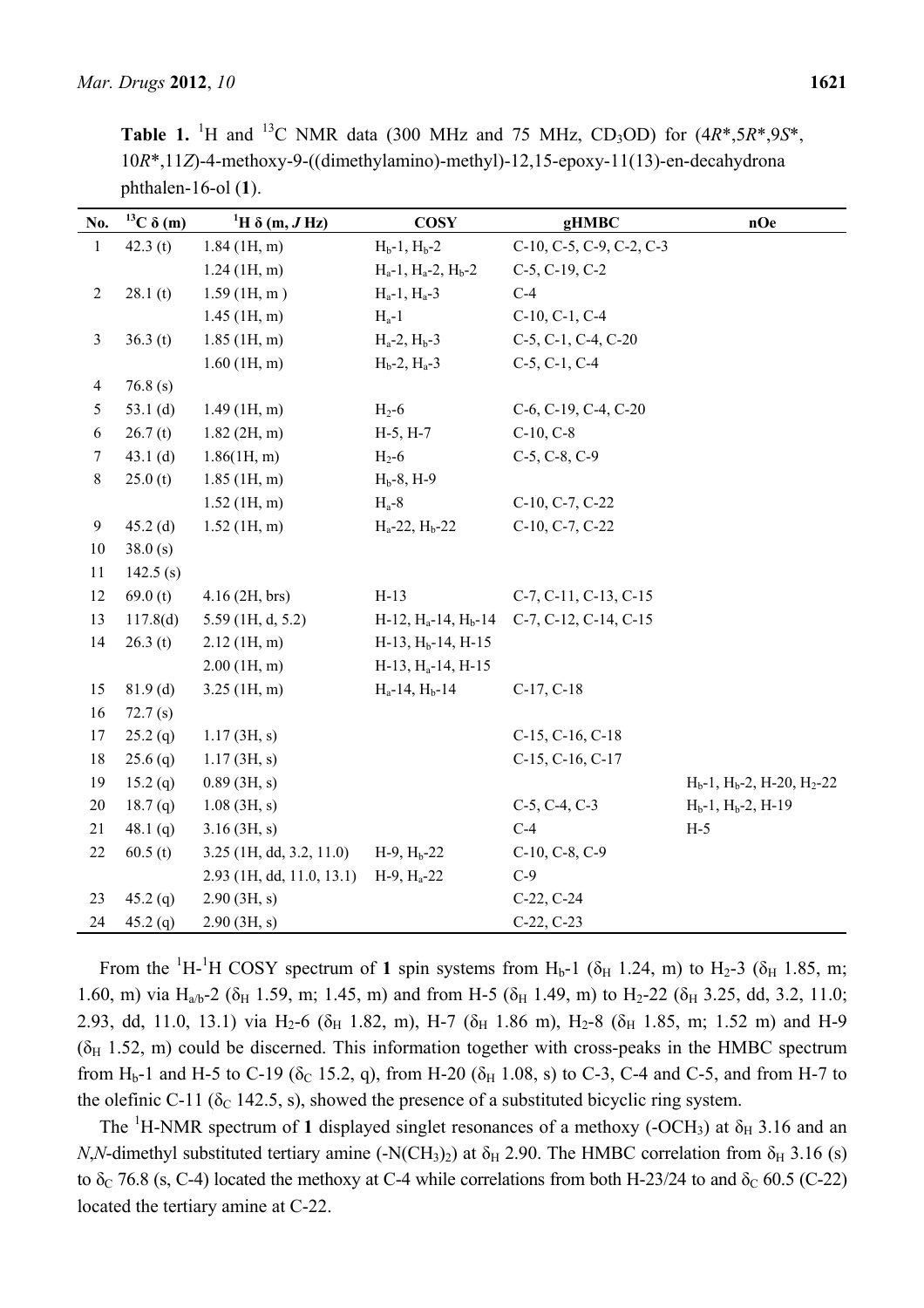Further analysis of the <sup>1</sup>H-<sup>1</sup>H COSY indicated the presence of a spin system from  $\delta$ <sub>H</sub> 5.59 (d, 5.2, H-13) to  $\delta_H$  3.25 (m, H-15) via  $\delta_H$  2.12 and 2.00 (m, H<sub>2</sub>-14). HMBC correlations from H-13 to C-7 located the C-11 side chain at C-7 of the bicyclic ring system. Based on HMBC correlations from H<sub>3</sub>-17/H<sub>3</sub>-18 to  $\delta$ <sub>C</sub> 72.7 (C-16), the two methyl groups with resonances at  $\delta$ <sub>H</sub> 1.17 (H-17/18) were connected to a tertiary carbon bearing an OH, forming a propan-2-ol-2-yl moiety [28]. The data so far accounted for three of the four oxygens, the double-bond, two of the rings, and the nitrogen, leaving one oxygen and one ring unassigned. An ether linkage, forming the third ring, was deduced between C-12 and C-15 based on the HMBC correlation from  $\delta_H$  4.16 (brs, H-12) to  $\delta_C$  81.9 (C-15), and was further supported by a C-O-C stretch at 1080 cm<sup>-1</sup> in the IR spectrum of 1. Hence the planar structure of **1**, a diterpene, is best described as (4*R*\*,5*R*\*,9*S*\*,10*R*\*,11*Z*)-4-methoxy-9-((dimethylamino)-methyl)-12, 15-epoxy-11(13)-en-decahydronaphthalen-16-ol (Scheme 1).

**Scheme 1.** Structures of (4*R*\*,5*R*\*,9*S*\*,10*R*\*,11*Z*)-4-methoxy-9-((dimethylamino)-methyl)- 12,15-epoxy-11(13)-en-decahydronaphthalen-16-ol (**1**), and (1*R\**,2*R\**,4*S\**,15*E*)-loba-8,10, 13(14),15(16)-tetraen-17,18-diol-17-acetate (**2**).



The nOe data of 1 showed correlations between  $H_3$ -19 ( $\delta_H$  0.89, s) and  $H_b$ -1,  $H_b$ -2,  $H_3$ -20 and  $H_b$ -22. These cross peaks revealed the two fused six-membered rings to have a trans-ring junction, CH<sub>3</sub>-19 and CH3-20 to be axial and therefore on the same side of **1**, and the side-chain at C-9 to be on the same side as  $C-19$  (Figure 1). Furthermore, nOe correlations were observed between  $H_3-21$  and H-5 indicating they were on the same side of the molecule as each other but the opposite side of C-19 (Figure 1). The configurations at C-7 and C-15 remain unresolved. Based on the above findings, the relative configurations of chiral carbons C-10, C-5, C-9 and C-4 of **1** were assigned as 4*R*\*, 5*R*\*, 9*S*\* and 10*R*\* (Scheme 1).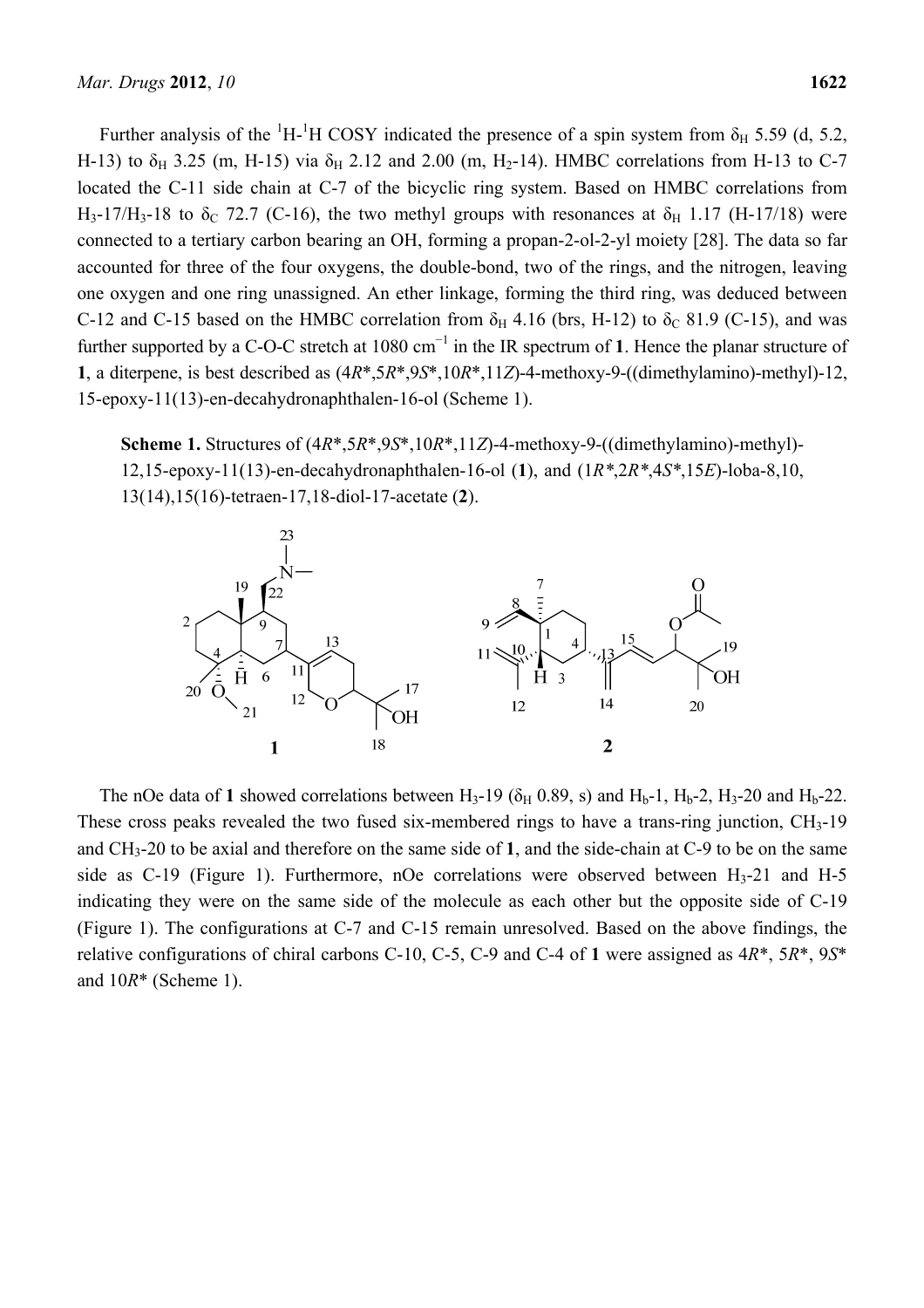

**Figure 1.** Diagnositic nOe correlations for partial structure of **1**.

The <sup>13</sup>C NMR and ESI-FTMS of 2 established its molecular formula as  $C_{20}H_{34}O_3$ , indicating the molecule to have four degrees of unsaturation. The  ${}^{1}H$  and  ${}^{13}C$  NMR spectral data of 2 (Table 2) showed it contained a vinyl moiety ( $\delta_c$  151.6, d, C-8; 110.4, t, C-9;  $\delta_H$  5.87, dd, 10.8, 17.6 Hz, H-8;  $\delta_H$  4.93, dd, 1.2, 17.6 Hz, H<sub>a</sub>-9;  $\delta_H$  4.90, dd, 1.2, 10.8 Hz, H<sub>b</sub>-9), an isopropenyl group ( $\delta_C$  148.9, s, C-10; 112.7, t, C-11, 25.3, q, C-12;  $\delta_H$  4.81, brt, 1.5 Hz, H<sub>a</sub>-11; 4.59, brs, H<sub>b</sub>-11; 1.71, brs, H<sub>3</sub>-12) and a tertiary methyl group ( $\delta_c$  17.1, q, C-7;  $\delta_H$  1.03, s, H<sub>3</sub>-7), characteristic of the 3-isopropenyl-4-methyl-4-vinylcyclohexane-1-yl moiety found in lobane-type diterpenoids [7,25–27]. This partial structure was confirmed by analysis of the COSY, HMQC, and HMBC NMR spectral data of **2**. The relative configuration about C-1 and C-2 in **2** was found to be the same as in elemol and several other lobanes, as established by comparison of the  ${}^{1}H$  and  ${}^{13}C$  NMR data for each molecule at centres C-1, C-2, C-6, C-7, C-8, C-9, C-10, C-11 and C-12 [25,27]. Also evident from this data was an exo-methylene  $(δ<sub>C</sub> 151.9, s, C-13; 114.3, t, C-14; δ<sub>H</sub> 5.06, s, H<sub>2</sub>-14)$ , an endo-disubstituted double-bond  $(δ<sub>C</sub> 137.4, d,$ C-15; 124.4, d, C-16;  $\delta_H$  6.26, d, 16.0, H-15; 5.78, dd, 7.6, 16.0, H-16), a carbonyl group in the form of an acetate ( $\delta_c$  172.1, s, O-CO-CH<sub>3</sub>; 21.1, q;  $\delta_H$  2.09, s, O-CO-CH<sub>3</sub>), a CH bearing the acetate ( $\delta_c$  82.2, d, C-17;  $\delta_H$  5.14, brd, 7.6, H-17), and a propan-2-ol-2-yl moiety the same as that found in 1. These assignments were corroborated by the IR data with terminal vinyl C-H stretches at 3079 and 3012 cm<sup>-1</sup>, a carbonyl ester band at 1734 cm<sup>-1</sup>, and an alcohol OH stretch at 3084 cm<sup>-1</sup>. This data accounted for all of the remaining unsaturation within the molecule as well as the previously unaccounted for C10H15O3. From the HMBC data of **2** (Table 2), it was evident that C-17 bonded to both C-15 and C-18, as well as the oxygen of the acetyl function. Further, HMBC correlations between H-14 and the carbons C-4, C-13 and C-15, confirmed the side-chain to be attached at C-4 and that the two double-bonds were conjugated, an observation supported by the UV maxima of **2** at 227 nm. With the planar structure of **2** deduced, the double-bond geometry and stereochemistry required resolution. The magnitude of the coupling constant between H-15 and H-16 ( $J = 16.0$  Hz), showed  $\Delta^{15}$  to have *E* geometry. The relative configurations at C-1 and C-2 were confirmed to be the same as in the known lobane loba-8,10,13(15)-triene-16,17,18-triol [25] on the basis of comparable <sup>13</sup>C NMR chemical shift for the same centres. The relative configurations at C-1, C-2 and C-4 were assigned based on NOESY NMR correlations from H-4 to H-2,  $H_2$ -5,  $H_a$ -6, H-14, H-15, H-16,  $H_3$ -19,  $H_3$ -20 and O-CO-CH<sub>3</sub>, and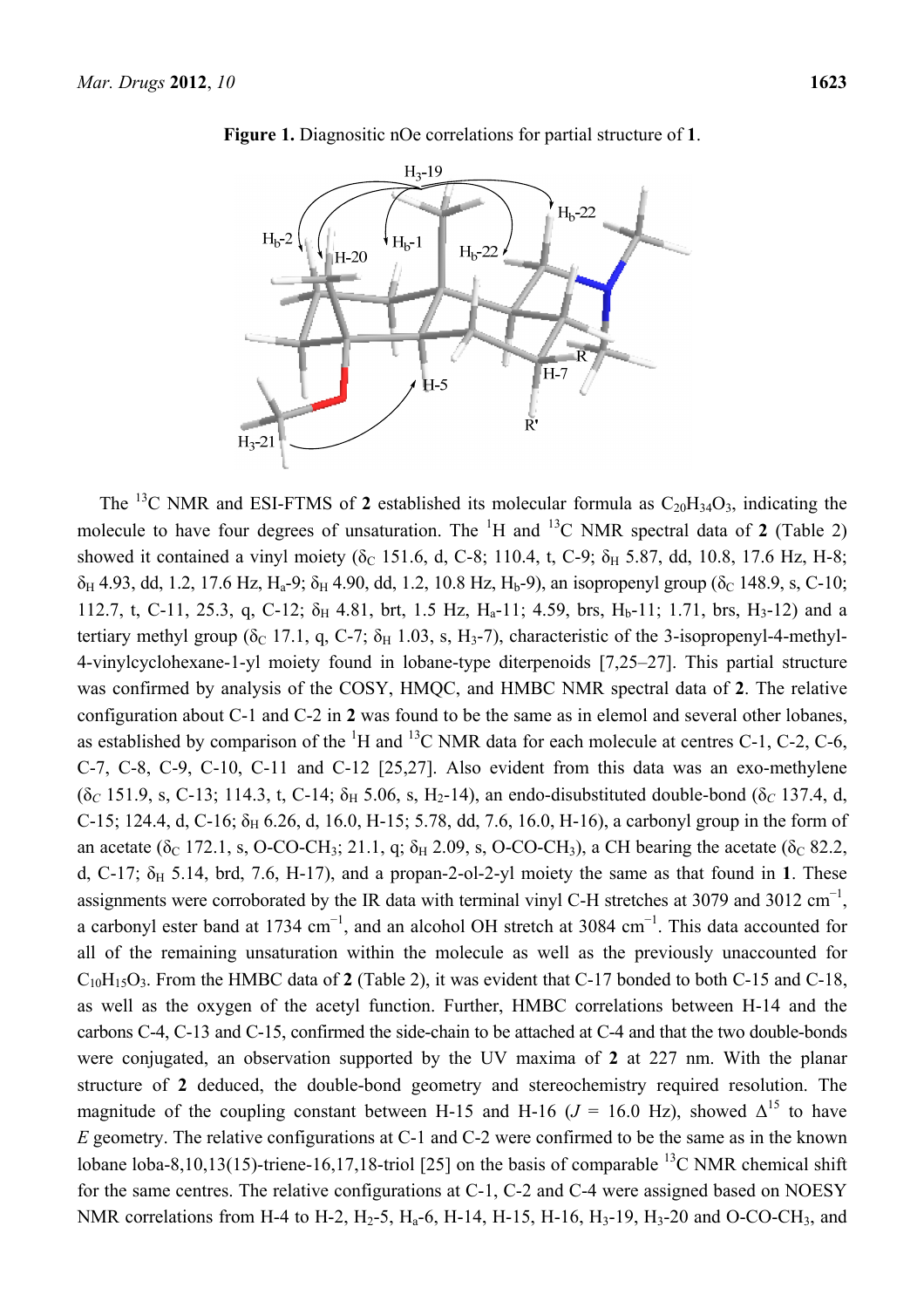from H-12 to H-2,  $H_a$ -6, H-7, H-8,  $H_a$ -9,  $H_2$ -11,  $H_3$ -19 and confirmed them to be  $1R^*$ ,  $2R^*$  and  $4S^*$ , as shown for **2** [6,7,25–27]. The configuration at C-17 remains unresolved. Compound **2** is thus best described as (1*R\**,2*R\**,4*S\**,15*E*)-loba-8,10,13(14),15(16)-tetraen-17,18-diol-17-acetate.

| No.                     | $^{13}C \delta(m)$ | ${}^{1}H \delta$ (m, J Hz) | <b>COSY</b>             | gHMBC                                     | nOe                                                     |
|-------------------------|--------------------|----------------------------|-------------------------|-------------------------------------------|---------------------------------------------------------|
| $\mathbf{1}$            | 41.0(s)            |                            |                         |                                           |                                                         |
| $\sqrt{2}$              | 54.1(d)            | $2.13$ (1H, m)             | $H-3$                   | $C-1$ , $C-4$ , $C-7$ , $C-10$ ,          | $H-4, H-12$                                             |
|                         |                    |                            |                         | $C-11, C-12$                              |                                                         |
| $\mathfrak{Z}$          | 35.2(t)            | $1.66$ (2H, m)             | $H-2, H-4$              | $C-2, C-4$                                |                                                         |
| $\overline{4}$          | 41.5 $(d)$         | 2.31 (1H, tdd, 3.4, 4.2,   |                         | $H-3$ , $H_a-5$ , $H_b-5$ C-3, C-13, C-14 | $H-2$ , $H_a-5$ , $H_b-5$ , $H_a-6$ ,                   |
|                         |                    | 11.7)                      |                         |                                           | H-14, H-15, H-16, H-19,                                 |
|                         |                    |                            |                         |                                           | H-20, O-CO-CH <sub>3</sub>                              |
| 5                       | 28.8(t)            | $1.64$ (1H, m)             | $H-4$ , $Hb-5$ , $Ha-6$ | $C-3$                                     | $H-4$                                                   |
|                         |                    | $1.52$ (1H, m)             | $H-4, H_a-5$            | $C-1, C-4$                                | $H-2, H-4$                                              |
| 6                       | 41.2(t)            | $1.60$ (1H, m)             | $H_a-5$ , $H_b-6$       | C-1, C-2, C-4, C-5, C-7 H-4, H-12         |                                                         |
|                         |                    | $1.45$ (1H, m)             | $H_a$ -6                | $C-2, C-4, C-5$                           |                                                         |
| $\tau$                  | 17.1 $(q)$         | $1.03$ (3H, s)             |                         | $C-1$ , $C-2$ , $C-6$ , $C-8$             | $H-12$                                                  |
| $8\,$                   | $151.6$ (d)        | 5.87 (1H, dd, 10.8, 17.6)  | $H_a-9$                 | $C-1$ , $C-2$ , $C-6$ , $C-7$             | $H-12$                                                  |
| $\boldsymbol{9}$        | 110.4(t)           | 4.93 (1H, dd, 1.2. 17.6)   | $H-8$ , $Hb-9$          | $C-1, C-2, C-8$                           | $H-12, H-17$                                            |
|                         |                    | 4.90 (1H, dd, 1.2, 10.8)   | $H-8$ , $H_b-9$         | $C-1, C-2, C-8$                           | $H-17$                                                  |
| $10\,$                  | 148.9(s)           |                            |                         |                                           |                                                         |
| 11                      | 112.7(t)           | $4.81$ (1H, brt, 1.5)      | $H_b-11, H_3-12$        | C-1, C-2, C-10, C-12                      | $H-12$                                                  |
|                         |                    | $4.59$ (1H, brs)           | $H_a-11$ , $H_3-12$     | C-1, C-2, C-10, C-12                      | $H-12$                                                  |
| 12                      | $25.3$ (q)         | $1.71$ (3H, brs)           | $H_a-11$ , $H_b-11$     | C-1, C-2, C-10, C-11                      | $H-2$ , $H_a-6$ , $H-7$ , $H-8$ ,                       |
|                         |                    |                            |                         |                                           | $H_a-9$ , $H_a-11$ , $H_b-11$ , $H-19$                  |
| 13                      | 151.9(s)           |                            |                         |                                           |                                                         |
| 14                      | 114.3(t)           | $5.06$ (2H, s)             |                         | C-4, C-13, C-15, C-16                     | $H-4$                                                   |
| 15                      | 137.4(d)           | $6.26$ (1H, d, 16.0)       | $H-16$                  | $C-4$ , $C-13$ , $C-14$ , $C-16$ ,        | $H-4, H-17$                                             |
|                         |                    |                            |                         | $C-17$                                    |                                                         |
| 16                      | $124.4$ (d)        | 5.78 (1H, dd, 7.6, 16.0)   | $H-15, H-17$            | C-13, C-14, C-17, C-18 H-4, H-17          |                                                         |
| 17                      | $82.2$ (d)         | 5.14 (1H, brd, 7.6)        | $H-16$                  |                                           | C-15, C-16, C-18, C-19, $H_a-9$ , $H_b-9$ , H-15, H-16, |
|                         |                    |                            |                         | $C-20$ , O-CO-CH <sub>3</sub>             | H-19, H-20, O-CO-CH <sub>3</sub>                        |
| $18\,$                  | 72.7(s)            |                            |                         |                                           |                                                         |
| 19                      | $25.6$ (q)         | 1.17(3H, s)                |                         | $C-17, C-18, C-20$                        | $H-4$ , $H-12$ , $H-17$ ,                               |
|                         |                    |                            |                         |                                           | $O$ -CO-CH <sub>3</sub>                                 |
| 20                      | 26.2(q)            | $1.18$ (3H, s)             |                         | C-17, C-18, C-19                          | H-4, H-17, O-CO-CH <sub>3</sub>                         |
| $O$ -CO-CH <sub>3</sub> | 172.1(s)           |                            |                         |                                           |                                                         |
| $O-CO-CH_3$ 21.1(q)     |                    | $2.09$ (3H, s)             |                         | OAc                                       | H-4, H-7, H-17, H-19,<br>$H-20$                         |

**Table 2.** <sup>1</sup>H and <sup>13</sup>C NMR data (300 MHz and 75 MHz, CD<sub>3</sub>OD) for  $(1R^*2R^*4S^*15E)$ loba-8,10,13(14),15(16)-tetraen-17,18-diol-17-acetate (**2**).

Complete 1D and 2D NMR data for the known cembranes: sarcophytol-B and (1*E*,3*E*,7*E*)-11, 12-epoxycembratrien-15-ol, and the six known lobanes: loba-8,10,13(15)-triene-16,17,18-triol, 14,18-epoxyloba-8,10,13(15)-trien-17-ol, lobatrientriol, lobatrienolide, 14,17-epoxyloba-8,10,13 (15)-trien-18-ol-18-acetate and (17*R*)-loba-8,10,13(15)-trien-17,18-diol, are provided for the first time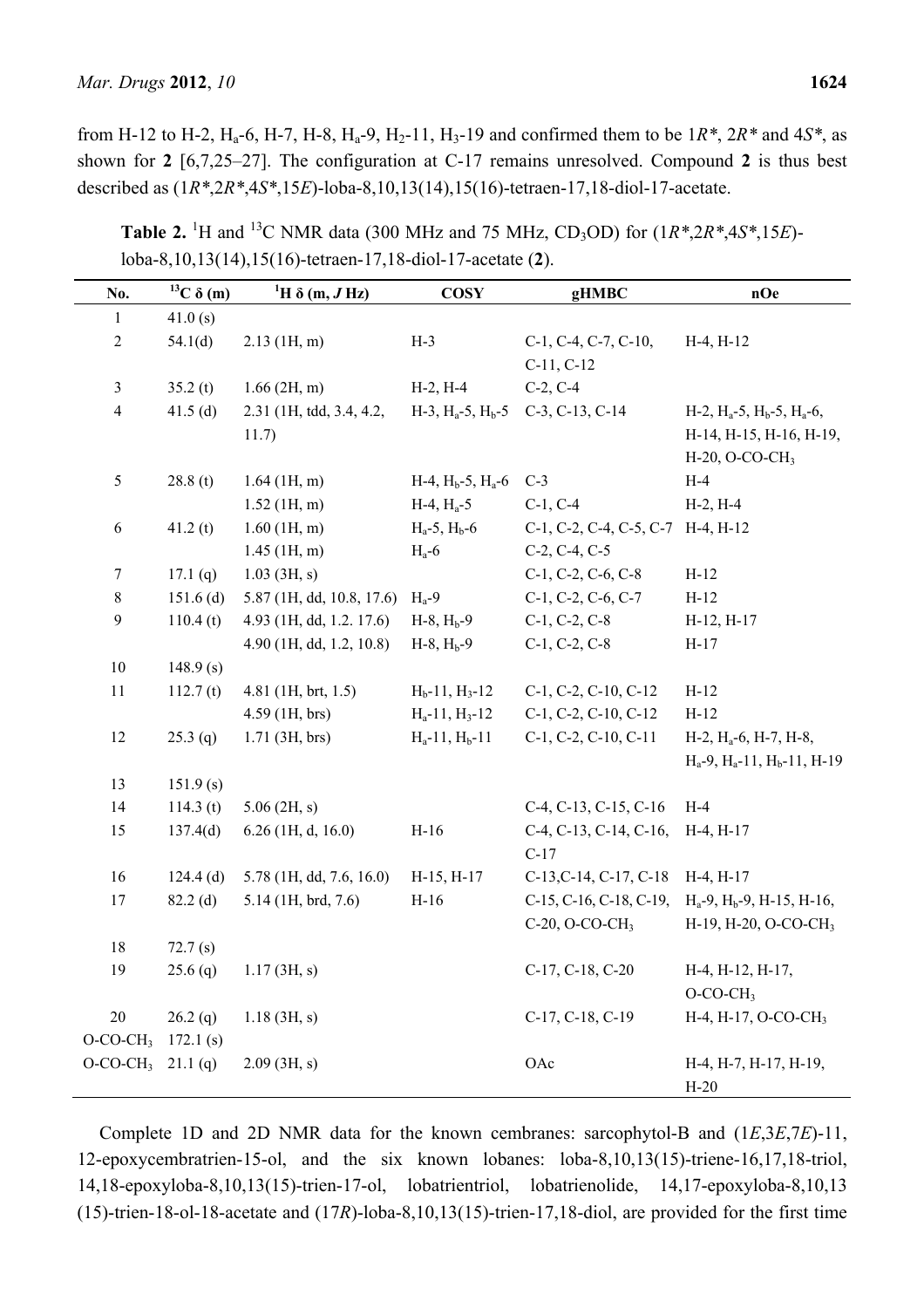(Supplementary Information). Raju *et al.* reported that loba-8,10,13(15)-triene-16,17,18-triol was the product of long-term, cold storage of the natural product 17,18-epoxyloba-8,10,13(15)-trien-16-ol in CDC13 [25]. Closer inspection of the FTMS and <sup>13</sup>C NMR of the fresh extract in CD<sub>3</sub>OD showed the presence of only the triol in our study.

The cytotoxic activities of compounds **1** and **2**, and of the known compounds loba-8,10,13 (15)-triene-16,17,18-triol, 14,17-epoxyloba-8,10,13(15)-trien-18-ol-18-acetate, lobatrienolide, (1*E*,3*E*, 7*E*)-11,12-epoxycembratrien-15-ol and sarcophytol-B towards a panel of human tumour cell lines are given in Table 3. With the exception of  $1$  (GI<sub>50</sub>s all over 70  $\mu$ M), all compounds showed good activity with  $GI<sub>50</sub>S$  in the range 6.8–18.5 µM. From these data there appears to be no obvious SAR. The four lobanes (including **2**) and the two cembranes all had approximately the same overall activities against the human tumour cell lines SF-268, MCF-7 and H460, with no selectivity.

**Table 3.** Cytotoxicity data  $[GI_{50} (\mu M)]$  for compounds 1, 2 and the known compounds loba-8,10,13(15)-triene-16,17,18-triol, 14,17-epoxyloba-8,10,13(15)-trien-18-ol-18-acetate, lobatrienolide, (1*E*,3*E*,7*E*)-11,12-epoxycembratrien-15-ol and sarcophytol-B against the human tumour cell lines SF-268, MCF-7 and H460.

| Compound                                           | $SF-268$ <sup>a</sup> | MCF-7 $b$ | H460 <sup>c</sup> |
|----------------------------------------------------|-----------------------|-----------|-------------------|
|                                                    | 175                   | 70        | 125               |
| 2                                                  | 15                    | 8.8       | 11.5              |
| Loba-8, 10, 13(15)-triene-16, 17, 18-triol         | 18.5                  | 17        | 13                |
| Lobatrientriol                                     | NT                    | NT        | NT                |
| 14,17-Epoxyloba-8,10,13(15)-trien-18-ol-18-acetate | 14                    | 16        | 18.5              |
| Lobatrienolide                                     | 74                    | 17        | 18                |
| 14,18-Epoxyloba-8,10,13(15)-trien-17-ol            | NT                    | NT        | NT                |
| $(17R)$ -Loba-8, 10, 13(15)-trien-17, 18-diol      | NT                    | NT        | NT                |
| $(1E, 3E, 7E)$ -11,12-Epoxycembratrien-15-ol       | 6.8                   | 12        | 18.5              |
| Sarcophytol-B                                      | 16                    | 12.5      | 15                |

<sup>a</sup> SF-268 Central nervous system-glioblastoma cells; <sup>b</sup> MCF-7 Breast-pleural effusion adenocarcinoma cells;

 $c$  H460 Lung-large cell carcinoma cells; NT = Not tested.

# **3. Experimental Section**

#### *3.1. General Experimental Procedures*

General experimental procedures are as described previously [29].

# *3.2. Animal Material*

The soft coral *Sinularia* sp., (Order Alcyonacea, Family Alcyoniidae) was collected from the eastern edge of the lagoon at Bowden Reef (19°2.1′S, 147°56.0′E) in the Central Great Barrier Reef, Queensland, Australia, at a depth of 9 m, in June 2005. Collection of this material was conducted under the GBRMPA Permit no. G05/11866.1 and kept frozen (−20 °C) until work-up. A voucher specimen (AIMS 27026) has been lodged with the AIMS Bioresources Library.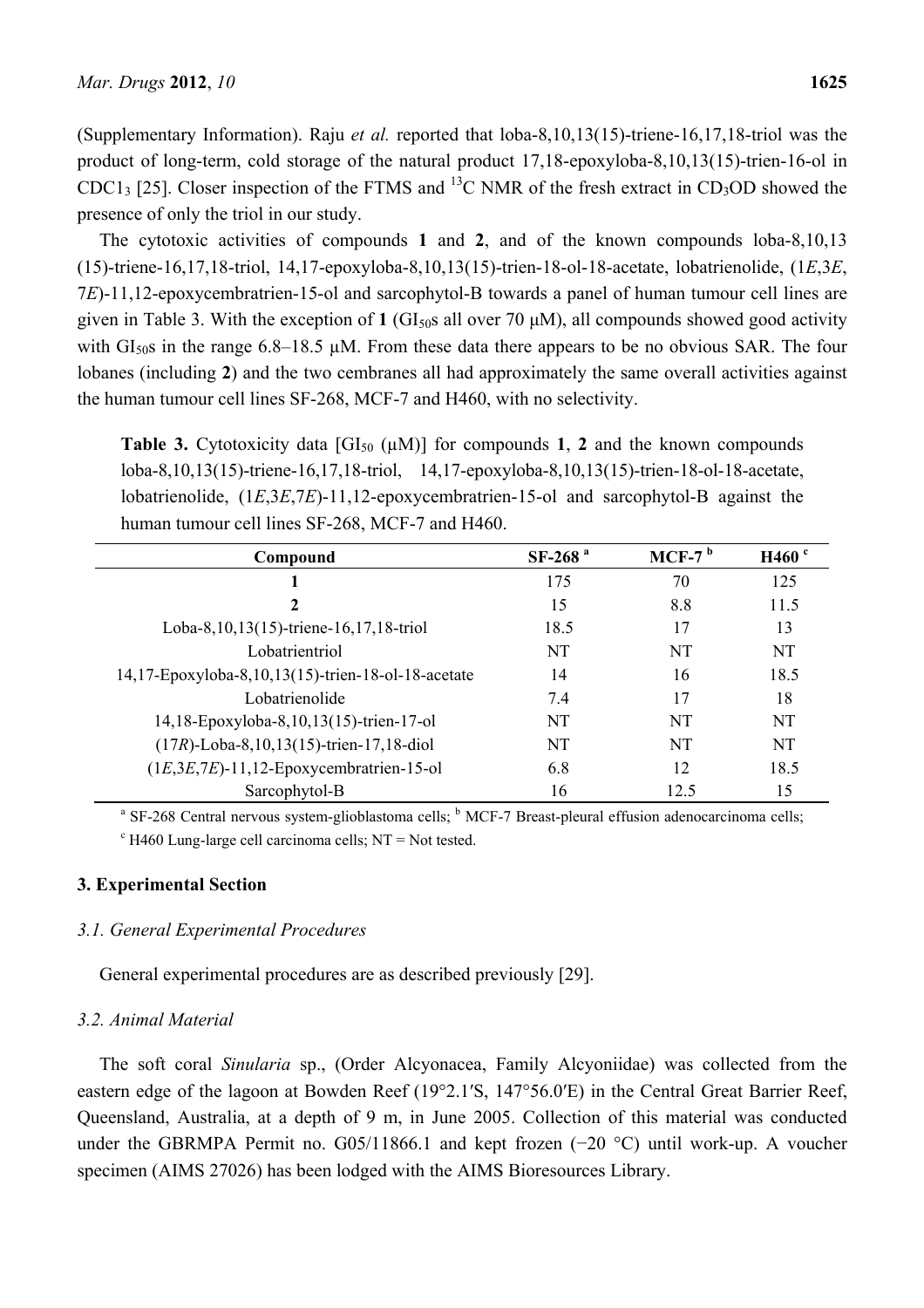#### *3.3. Bioassay*

Cellular bioassays were undertaken as described previously [29].

#### *3.4. Extraction and Isolation*

Freeze dried animal material (29.6 g) was extracted with MeOH (3  $\times$  400 mL) and a butanol: $CH_2Cl_2:H_2O$  (150:50:100 mL) partition performed. The aqueous phase was further partitioned with BuOH: $CH_2Cl_2$  (150:50 mL) and the organic phase added to the first organic fraction. The organic fraction (16.8 g) was then subjected to reversed phase C18 flash vacuum chromatography (RP-C18,  $25\%$ ,  $50\%$ ,  $75\%$ ,  $100\%$  MeOH in H<sub>2</sub>O and 1:1 MeOH:CH<sub>2</sub>Cl<sub>2</sub>). Activity was observed for the first four fractions. A portion of the 25% MeOH fraction (3.44 g of 10.27 g) was pre-absorbed onto C18, packed into a cartridge, and further separated by preparative C18 HPLC (52 mL/min, isocratic elution at 15% CH<sub>3</sub>CN:H<sub>2</sub>O for 3 min followed by gradient elution from 15% CH<sub>3</sub>CN:H<sub>2</sub>O to 100% CH<sub>3</sub>CN:H<sub>2</sub>O over 50 min and an isocratic elution at 100% CH<sub>3</sub>CN for 30 min through a  $250 \times 41.1$  mm Varian Dynamax Microsorb 60-8 C18 column), fractions were collected every 30 s (*n* = 176) to yield (in order of elution) (4*R*\*,5*R*\*,9*S*\*,10*R*\*,11*Z*)-4-methoxy-9-((dimethylamino)-methyl)-12,15-epoxy-11 (13)-en-decahydronaphthalen-16-ol (**1**, fr 19 and 20 combined, 18.3 mg, 0.06% dry wt of extract), lobatrientriol [7] (fr 71, 24.6 mg, 0.08% dry wt of extract), loba-8,10,13(15)-triene-16,17,18-triol (fr 81, 21.1 mg, 0.07% dry wt of extract), 14,17-epoxyloba-8,10,13(15)-trien-18-ol-18-acetate [26] (fr, 83 and 84 combined, 72.8 mg, 0.07% dry wt of extract), lobatrienolide [7] (fr 87, 24.9 mg, 0.08% dry wt of extract), (1*E*,3*E*,7*E*)-11,12-epoxycembratrien-15-ol [8] (fr 89, 30.9 mg, 0.10% dry wt of extract) and 14,18-epoxyloba-8,10,13(15)-trien-17-ol [26] (fr 109, 123.7 mg, 0.42% dry wt of extract). Fractions 100 to 102 were combined (108.4 mg) and further purified by C18 analytical HPLC (1 mL/min, gradient elution from 5%  $CH_3CN:H_2O$  to 100%  $CH_3CN$  over 18 min, followed by 6 min with 100% CH<sub>3</sub>CN through  $250 \times 4.6$  mm,  $5\mu$  Phenomenex Luna (2) C18 column and fractions collected every 30 s) to yield the known compounds (17*R*)-loba-8,10,13(15)-triene-17,18-diol [27] (fr 34, 6.2 mg,  $0.02\%$  dry wt of extract) and sarcophytol-B [24] (fr 36, 18.3 mg,  $0.06\%$  dry wt of extract) and the new compound (1*R\**,2*R\**,4*S\**,15*E*)-loba-8,10,13(14),15(16)-tetraen-17,18-diol-17-acetate (**2**, fr 33, 2.3 mg, 0.008% dry wt of extract). The known compounds had identical physical and spectroscopic properties to those previously published [7,8,24,26,27].

# 3.4.1. (4*R*\*,5*R*\*,9*S*\*,10*R*\*,11*Z*)-4-Methoxy-9-((dimethylamino)-methyl)-12,15-epoxy-11 (13)-en-decahydronaphthalen-16-ol (**1**)

Pale yellow oil.  $[\alpha]_{D}^{24} + 72^{\circ}$  (CH<sub>3</sub>OH; *c* 0.67); UV (PDA)  $\lambda_{\text{max}}$  nm: 195, 208; IR  $v_{\text{max}}$  cm<sup>-1</sup>: 3388, 2969, 2935, 1645, 1468, 1384, 1161, 1080; <sup>1</sup>H (300 MHz, CD<sub>3</sub>OD) and <sup>13</sup>C (75 MHz, CD<sub>3</sub>OD) NMR data Table 1; ESI-FTMS  $m/z$  [M + H]<sup>+</sup> 394.3316 (calcd for C<sub>24</sub>H<sub>44</sub>O<sub>3</sub>N 394.3303), [M + Na]<sup>+</sup> 416.3128 (calcd for C24H43O3NNa 416.3135).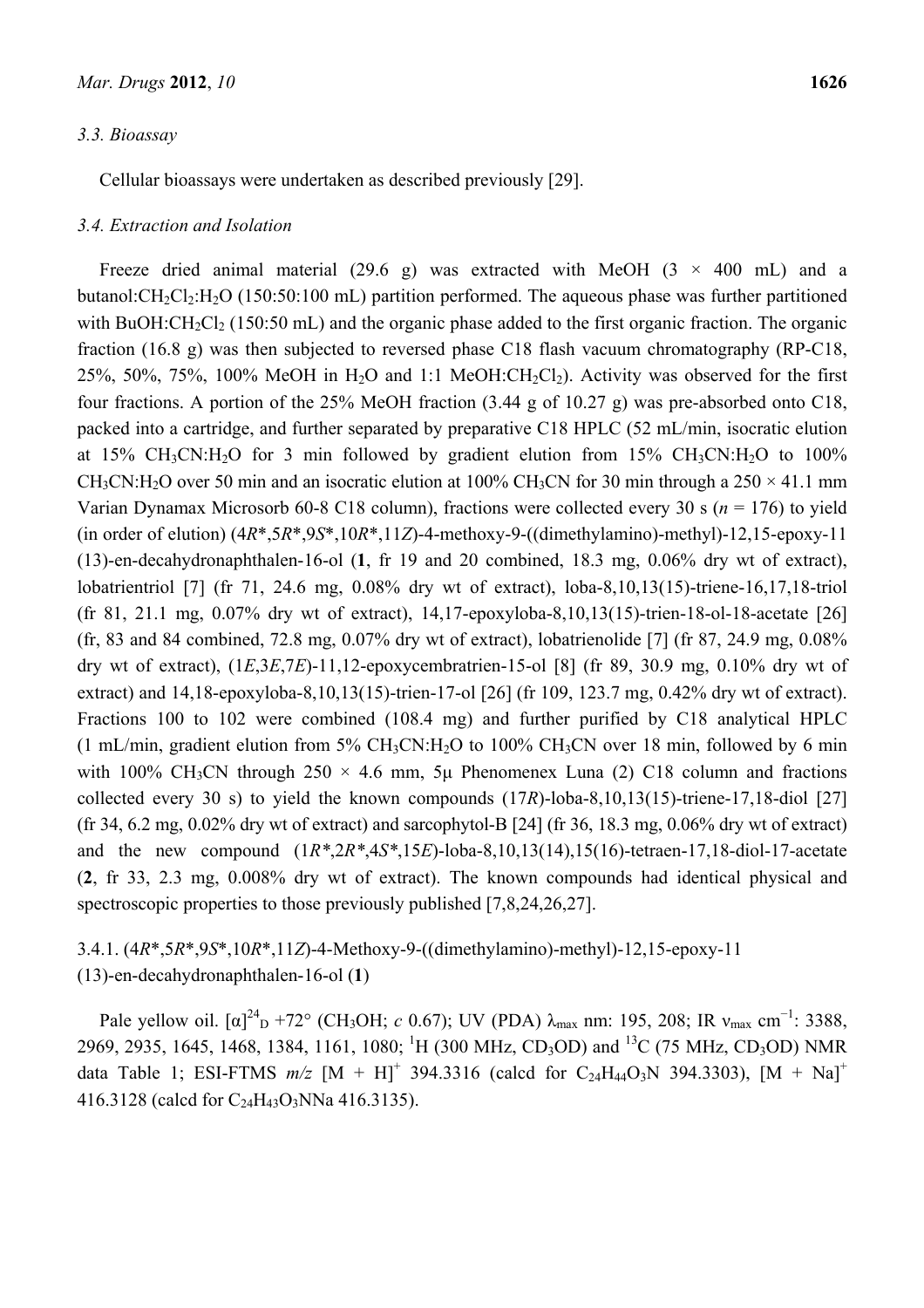3.4.2. (1*R\**,2*R\**,4*S\**,15*E*)-Loba-8,10,13(14),15(16)-tetraen-17,18-diol-17-acetate (**2**)

Colourless oil.  $[\alpha]^{24}$ <sub>D</sub> −9.5° (CH<sub>3</sub>OH; *c* 0.23); UV (PDA)  $\lambda_{\text{max}}$  nm: 203, 227; IR  $v_{\text{max}}$  cm<sup>-1</sup>: 3408, 2963, 2926, 1734, 1635, 1455, 1372, 1234, 1024, 904; <sup>1</sup>H (300 MHz, CD<sub>3</sub>OD) and <sup>13</sup>C (75 MHz, CD<sub>3</sub>OD) NMR data Table 2; ESI-FTMS  $m/z$  [M + Na]<sup>+</sup> 369.2396 (calcd for C<sub>22</sub>H<sub>34</sub>O<sub>3</sub>Na 369.2400).

3.4.3. Loba-8,10,13(15)-triene-16,17,18-triol

Colourless oil. <sup>1</sup>H-NMR and <sup>13</sup>C-NMR spectral data were consistent with published values [25]; ESI-FTMS  $m/z$  [M + Na]<sup>+</sup> 345.2398 (calcd for C<sub>20</sub>H<sub>34</sub>O<sub>3</sub>Na 345.2400).

3.4.4. Lobatrientriol

Colourless oil.  ${}^{1}$ H-NMR and  ${}^{13}$ C-NMR spectral data were consistent with published values [7].

3.4.5. 14,17-Epoxyloba-8,10,13(15)-trien-18-ol-18-acetate

Colourless oil. <sup>1</sup>H-NMR and <sup>13</sup>C-NMR spectral data were consistent with published values [26].

3.4.6. Lobatrienolide

Colourless oil.  ${}^{1}$ H-NMR and  ${}^{13}$ C-NMR spectral data were consistent with published values [7].

3.4.7. (1*E*,3*E*,7*E*)-11,12-Epoxycembratrien-15-ol

Colourless oil.  ${}^{1}$ H-NMR and  ${}^{13}$ C-NMR spectral data were consistent with published values [8].

3.4.8. 14,18-Epoxyloba-8,10,13(15)-trien-17-ol

Colourless oil. <sup>1</sup>H-NMR and <sup>13</sup>C-NMR spectral data were consistent with published values [26].

3.4.9. (17*R*)-Loba-8,10,13(15)-trien-17,18-diol

Colourless oil.  ${}^{1}$ H-NMR and  ${}^{13}$ C-NMR spectral data were consistent with published values [27].

3.4.10. Sarcophytol-B

Colourless oil.  ${}^{1}$ H-NMR and  ${}^{13}$ C-NMR spectral data were consistent with published values [24].

# **4. Conclusion**

Two new compounds, the somewhat unprecedented nitrogen containing (4*R*\*,5*R*\*,9*S*\*,10*R*\*,11*Z*)- 4-methoxy-9-((dimethylamino)-methyl)-12,15-epoxy-11(13)-en-decahydronaphthalen-16-ol (**1**) and the lobane (1*R\**,2*R\**,4*S\**,15*E*)-loba-8,10,13(14),15(16)-tetraen-17,18-diol-17-acetate (**2**), together with the eight known compounds sarcophytol-B [24], (1*E*,3*E*,7*E*)-11,12-epoxycembratrien-15-ol [8], loba-8,10,13(15)-triene-16,17,18-triol [25], 14,18-epoxyloba-8,10,13(15)-trien-17-ol [26], lobatrientriol [7], lobatrienolide [7], 14,17-epoxyloba-8,10,13(15)-trien-18-ol-18-acetate [26] and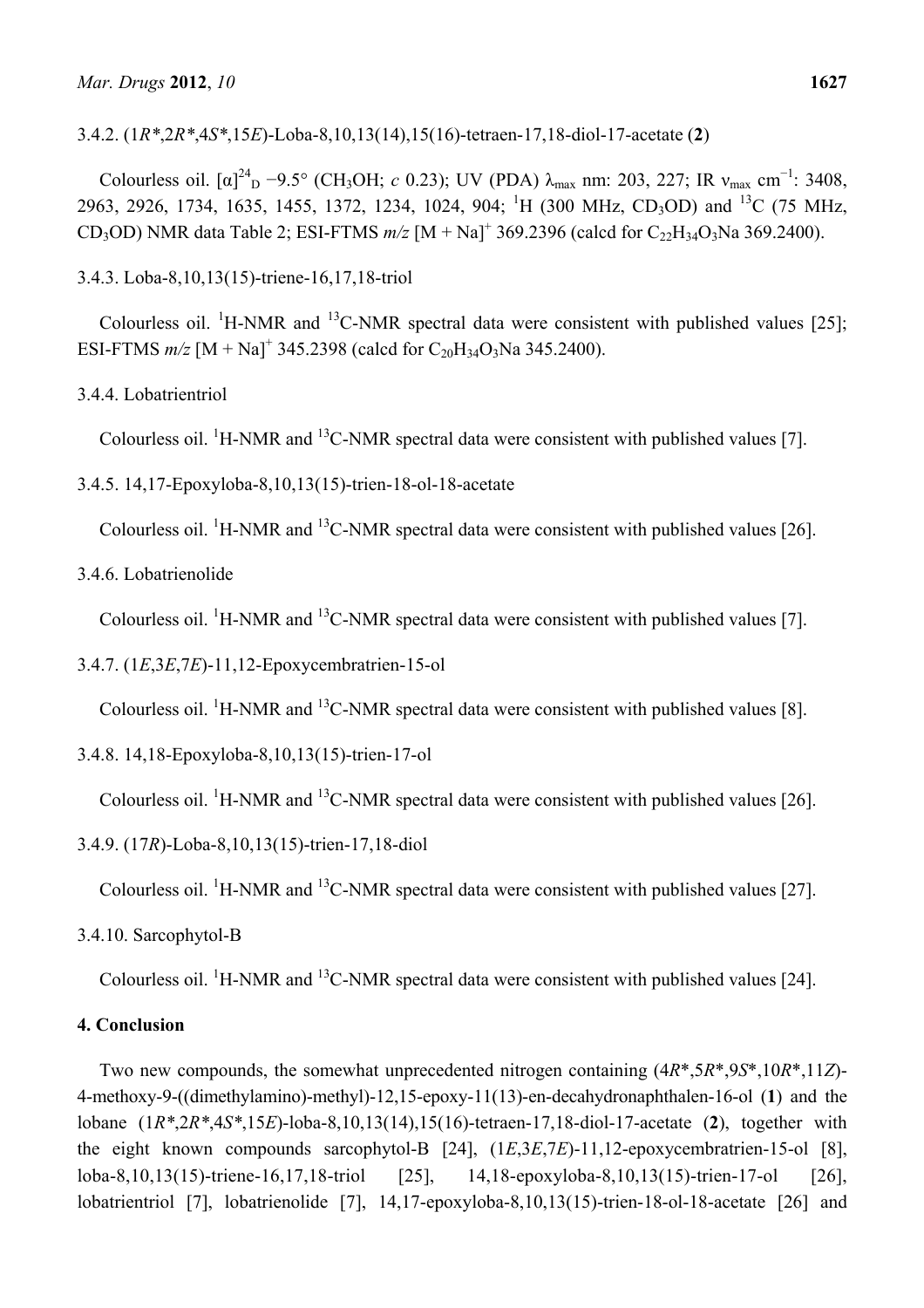(17*R*)-loba-8,10,13(15)-trien-17,18-diol [27], were isolated from the Australian soft coral *Sinularia* sp. Although there are many publications detailing the isolation of lobanes [6,7] and cembranes [8,9,11] from soft corals of the genus *Sinularia*, this report shows that new investigations are still yielding further new and somewhat unprecedented derivatives, and that continued investigations of this genus are warranted. The biological and pharmacological properties associated with soft coral chemistry, in particular terpenoids, have been shown to be highly promising [30], leading to the need for more extensive structure-activity relationship studies and further evaluation of their mechanism of action.

#### **Acknowledgements**

Collection of this soft coral was made possible through the access and benefit sharing arrangements between AIMS and the Australian Commonwealth Government. The authors are grateful to those AIMS staff, both past and present, involved in the collection. We thank A.-M. Babey, School of Veterinary and Biomedical Sciences, James Cook University for initial cytotoxicity screening data and for the SF-268 cell line and C. Hooi, R. Anderson and C. Cullinane, of the Peter MacCallum Cancer Centre, Melbourne, Australia, for the MCF-7 and H460 cell lines.

#### **References**

- 1. Bowden, B.F.; Coll, J.C.; de Silva, E.D.; de Costa, M.S.L.; Djura, P.J.; Mahendran, M.; Tapiolas, D.M. Studies of Australian soft corals. XXXI. Novel furanosesquiterpenes from several sinularian soft corals (Coelenterata, Octocorallia, Alcyonacea). *Aust. J. Chem.* **1983**, *36*, 371–376.
- 2. Park, S.K.; Scheuer, P.J. Isolation and structure determination of two furanosesquiterpenes from the soft coral *Sinularia lochmodes*. *J. Korean Chem. Soc.* **1994**, *38*, 749–752.
- 3. Radwan, M.M.; Manly, S.P.; Sayed, K.A.E.; Wali, V.B.; Sylvester, P.W.; Awate, B.; Shah, G.; Ross, S.A. Sinulodurins A and B, antiproliferative and anti-invasive diterpenes from the soft coral *Sinularia dura*. *J. Nat. Prod.* **2008**, *71*, 1468–1471.
- 4. Cheng, S.-Y.; Chuang, C.-T.; Wang, S.-K.; Wen, Z.-H.; Chiou, S.-F.; Hsu, C.-H.; Dai, C.-F.; Duh, C.-Y. Antiviral and anti-inflammatory diterpenoids from the soft coral *Sinularia gyrosa*. *J. Nat. Prod.* **2010**, *73*, 1184–1187.
- 5. Aceret, T.L.; Coll, J.C.; Uchio, Y.; Sammarco, P.W. Antimicrobial activity of the diterpenes flexibilide and sinulariolide derived from *Sinularia flexibilis* Quoy and Gaimard 1833 (Coelenterata: Alcyonacea, Octocorallia). *Comp. Biochem. Physiol. Part C* **1998**, *120*, 121–126.
- 6. Chai, M.-C.; Wang, S.-K.; Dai, C.-F.; Duh, C.-Y. A cytotoxic lobane diterpene from the Formosan soft coral *Sinularia inelegans. J. Nat. Prod.* **2000**, *63*, 843–844.
- 7. Hamada, T.; Kusumi, T.; Ishitsuka, M.O.; Kakisawa, H. Structures and absolute configurations of new lobane diterpenoids from the Okinawan soft coral *Sinularia flexibilis*. *Chem. Lett.* **1992**, *21*, 33–36.
- 8. Duh, C.-Y.; Hou, R.-S. Cytotoxic cembranoids from the soft corals *Sinularia gibberosa* and *Sarcophyton trocheliophorum*. *J. Nat. Prod.* **1996**, *59*, 595–598.
- 9. Duh, C.-Y.; Wang, S.-K.; Tseng, H.-K.; Sheu, J.-H.; Chiang, M.Y. Novel cytotoxic cembranoids from the soft coral *Sinularia flexibilis*. *J. Nat. Prod.* **1998**, *61*, 844–847.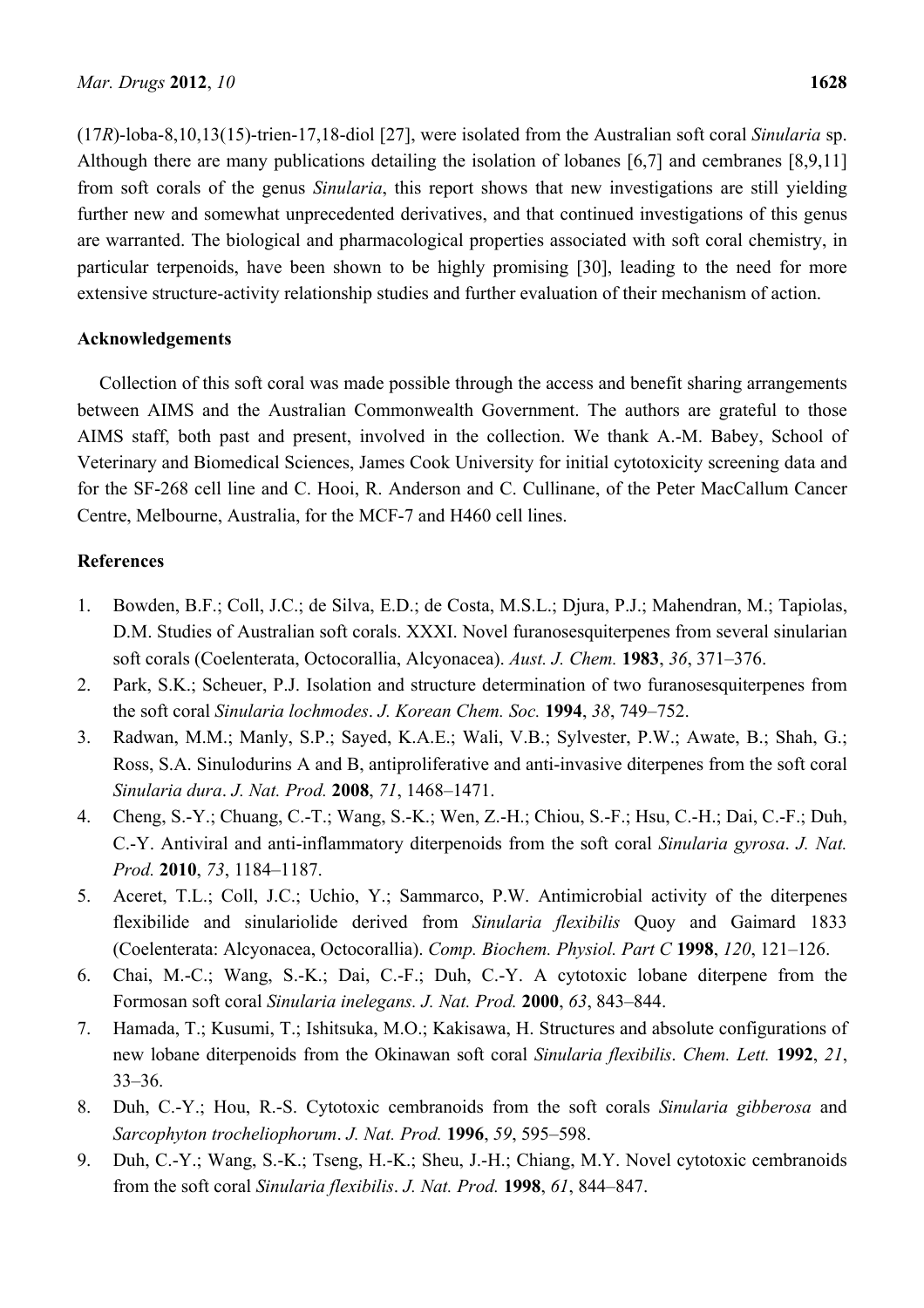- 10. Su, J.-H.; Ahmed, A.F.; Sung, P.-J.; Chao, C.-H.; Kuo, Y.-H.; Sheu, J.-H. Manaarenolides A–I, diterpenoids from the soft coral *Sinularia manaarensis*. *J. Nat. Prod.* **2006**, *69*, 1134–1139.
- 11. Lu, Y.; Huang, C.-Y.; Lin, Y.-F.; Wen, Z.-H.; Su, J.-H.; Kuo, Y.-H.; Chiang, M.Y.; Sheu, J.-H. Anti-inflammatory cembranoids from the soft corals *Sinularia querciformis* and *Sinularia granosa*. *J. Nat. Prod.* **2008**, *71*, 1754–1759.
- 12. Jagodzinska, B.M.; Trimmer, J.S.; Fenical, W.; Djerassi, C. Sterols in marine invertebrates. 51: Isolation and structure elucidation of C-18 functionalized sterols from the soft coral *Sinularia dissecta*. *J. Org. Chem.* **1985**, *50*, 2988–2992.
- 13. Kumar, R.; Lakshmi, V. Two new glycosides from the soft coral *Sinularia firma*. *Chem. Pharm. Bull.* **2006**, *54*, 1650–1652.
- 14. Subrahmanyam, C.; Kulatheeswaran, R.; Rao, C.V. New sphingosines from two soft corals of the Andaman and Nicobar islands. *Indian J. Chem. Sec. B* **1996**, *35*, 578–580.
- 15. Cheng, S.-Y.; Huang, K.-J.; Wang, S.-K.; Duh, C.-Y. Capilloquinol: A novel farnesyl quinol from the Dongsha Atoll soft coral *Sinularia capillosa*. *Mar. Drugs* **2011**, *9*, 1469–1476.
- 16. Coll, J.C.; Liyanage, N.; Stokie, G.J.; Van Altena, I.; Nemorin, J.N.E.; Sternhell, S.; Kazlauskas, R. Studies of Australian soft corals. III. A novel furanoquinol from *Sinularia lochmodes*. *Aust. J. Chem.* **1978**, *31*, 157–162.
- 17. Ojika, M.; Islam, M.K.; Shintani, T.; Zhang, Y.; Okamoto, T.; Sakagami, Y. Three new cytotoxic acylspermidines from the soft coral, *Sinularia* sp. *Biosci. Biotechnol. Biochem.* **2003**, *67*, 1410–1412.
- 18. Arepalli, S.K.; Sridhar, V.; Rao, J.V.; Kennady, P.K.; Venkateswarlu, Y. Furano-sesquiterpene from soft coral, *Sinularia kavarittiensis*: induces apoptosis via the mitochondrial-mediated caspase-dependent pathway in THP-1, leukemia cell line. *Apotosis* **2009**, *14*, 729–740.
- 19. Mizobuchi, S.; Kon-ya, K.; Adachi, K.; Sakai, M.; Miki, W. Antifouling substances from a Palauan octocoral *Sinularia* sp. *Fish. Sci.* **1994**, *60*, 345–346.
- 20. Slattery, M.; Hines, G.A.; Starmer, J.; Paul, V.J. Chemical signals in gametogenesis, spawning, and larval settlement and defense of the soft coral Sinularia polydactyla. *Coral Reefs* **1999**, *18*, 75–84.
- 21. Sammarco, P.W.; Coll, J.C.; Barre, S.; Willis, B. Competitive strategies of soft corals (Coelenterata: Octocorallia): Allelopathic effects on selected scleractinian corals. *Coral Reefs* **1983**, *1*, 173–178.
- 22. Coll, J.C.; Bowden, B.F.; Heaton, A.; Scheuer, P.J.; Li, M.K.W.; Clardy, J.; K., S.G.; Finer-Moore, J. Structures and possible functions of epoxypukalide and pukalide diterpenes associated with eggs of sinularian soft corals (Cnidaria, Anthozoa, Octocorallia, Alcyonacea, Alcyoniidae). *J. Chem. Ecol.* **1989**, *15*, 1177–1191.
- 23. Boyd, M.R. The NCI *in-vitro* anticancer drug discovery screen: Concept, implementation and operation, 1985–1995. In *Anticancer Drug Development Guide: Preclinical Screening, Clinical Trials, and Approval*; Teicher, B.A., Ed.; Humana Press: Totowa, NJ, USA, 1997; pp. 23–42.
- 24. Kobayashi, M.; Nakagawa, T.; Mitsuhashi, H. Marine terpenes and terpenoids I: Structures of four cembrane-type diterpenes; from the soft coral *Sarcophyton glaucum*. *Chem. Pharm. Bull.*  **1979**, *27*, 2382–2387.
- 25. Raju, B.L.; Subbaraju, G.V.; Rao, C.B.; Trimurtulu, G. Two new oxygenated lobanes from a soft coral of *Lobophytum* species of the Andaman and Nicobar coasts. *J. Nat. Prod.* **1993**, *56*, 961–966.